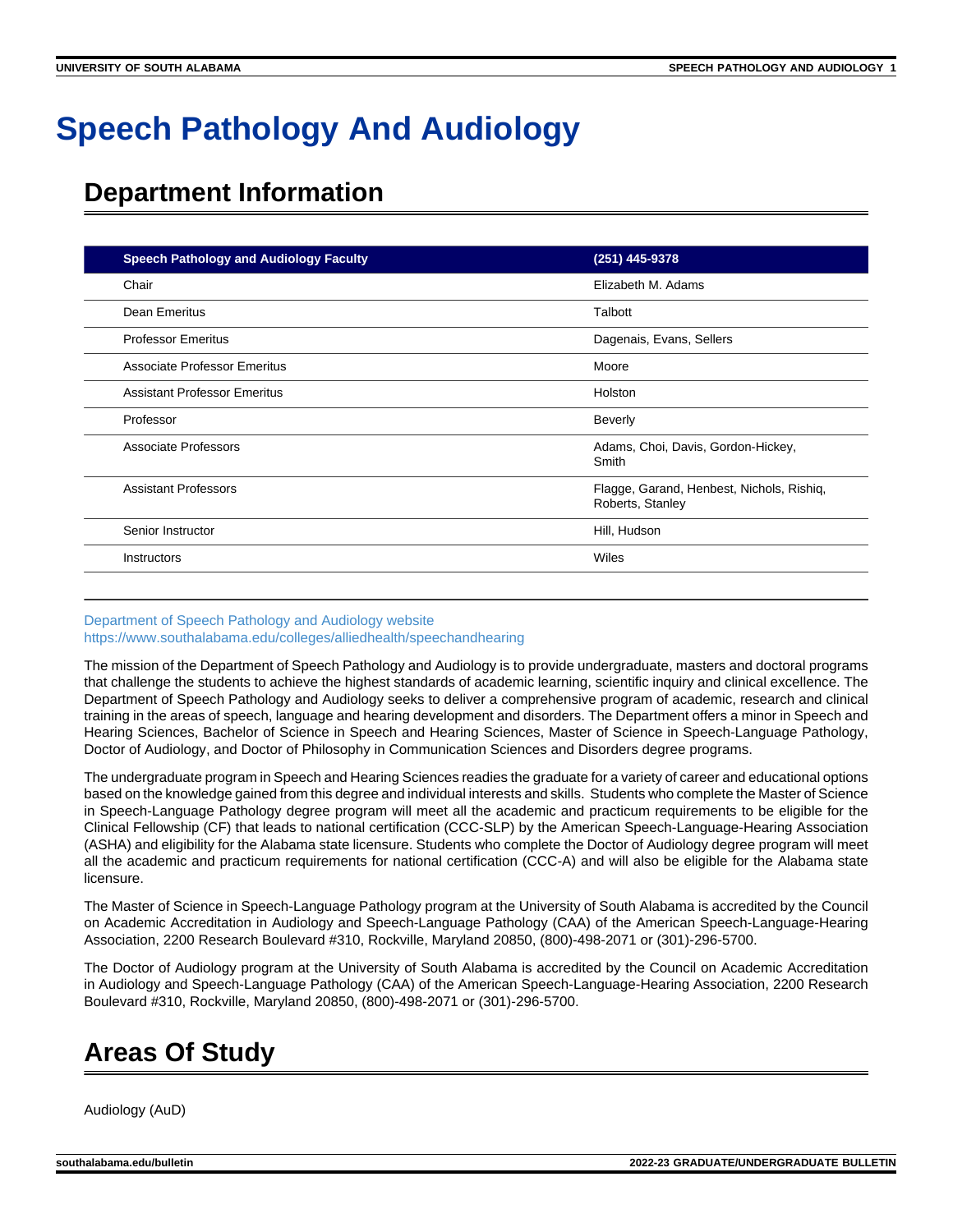Communication Sciences and Disorders (PhD) Minor in Speech and Hearing Sciences Speech and Hearing Sciences (BS SHS) Speech-Language Pathology (MSSLP)

# **Courses**

# **Allied Health Profs (AHP) (AHP)**

**AHP 101 Freshman Sem in Allied Health 2 cr**

A course for first-time students that assists with maximizing the student's potential to achieve academic success and to adjust responsibly to the individual and interpersonal challenges presented by college life. Taught in small groups, the course provides an introduction to the nature of higher education with special emphasis on health-related disciplines. Appropriate reading and writing assignments will be required.

#### **AHP 390 Special Topics 1 TO 9 cr**

The purpose of this course for the undergraduate student is to develop an improved understanding of culture, to recognize any cultural practices that affect health care, and to incorporate this understanding into the provision of care. Culture will be examined through writing, cultural experiences, and through collaboration.

#### **AHP 510 IPE Autism Spectrum Disorders 1 cr**

This foundational course is designed to prepare graduate students in OT, PT, SLP, MD and ED to provide highquality services to individuals with autism spectrum disorder and other developmental disabilities. The emphasis will be on interprofessional education using team-based instruction to support effective interprofessional practice in both educational and health care settings. ADDITIONAL RESTRICTION: Students can only be enrolled following successful application and admission. Contact the course instructor for information on application.

#### **AHP 590 Special Topics 1 TO 9 cr**

Selected topics in Health Sciences. Requires special permission.

# **Audiology (AUD) (AUD)**

**AUD 681L Clinical Practicum I-Lab 1 TO 3 cr**

Students will obtain experience administering audiologic assessments and intervention techniques with clinical populations in the USA Speech and Hearing Center or in offcampus clinical practicum sites under direct supervision. Co-requisite: AUD 681

# **AUD 682L Clinical Practicum II-Lab 1 TO 3 cr**

Students will obtain experience administering audiologic assessments and intervention techniques with clinical populations in the USA Speech and Hearing Center or in offcampus clinical practicum sites under direct supervision. Co-requisite: AUD 682

#### **AUD 683L Clinical Practicum III-Lab 1 TO 3 cr** Students will obtain experience administering audiologic assessments and intervention techniques with clinical populations in the USA Speech and Hearing Center or in offcampus clinical practicum sites under direct supervision. Co-requisite: AUD 683

**AUD 590 Seminar in Audiology 1 TO 6 cr** This course is designed to provide the opportunity for indepth study of special interest in Audiology. Requires approval of Department Chair.

**AUD 612 Anatomy-Physio Hearing Mech 4 cr** Study of the anatomy and physiology of the nervous system, the anatomy and physiology of the outer, middle, inner ear, including the vestibular system, and the central auditory nervous system.

# **AUD 613 Psychoacoustics 3 cr**

Study of the principles, procedures and research involved in the field of psychoacoustics and of the relationships between the physical dimensions of auditory stimuli and the resultant perceptual experience as well as the relationships among psychoacoustic testing and both auditory physiology and the audiologic evaluation process. Participation in laboratory assignments will be required.

**AUD 614 Instrumentation and Acoustics 3 cr** Study of basic electricity, acoustics and measurement of sound properties, wave analysis, transducers, measuring and calibration systems, speech processing systems, and system interaction and integration.

#### **AUD 616 Resrch Design Hearing Sci 3 cr** Research designs utilized in the hearing sciences; elements of research proposals and studies; how to critique a research study; how to conduct a literature review; APA format; students will be required to write precis of research articles and write a research proposal. Elements of modern statistics including sets and functions, probability theory, hypothesis testing, analysis of variance models, correlation, and regression.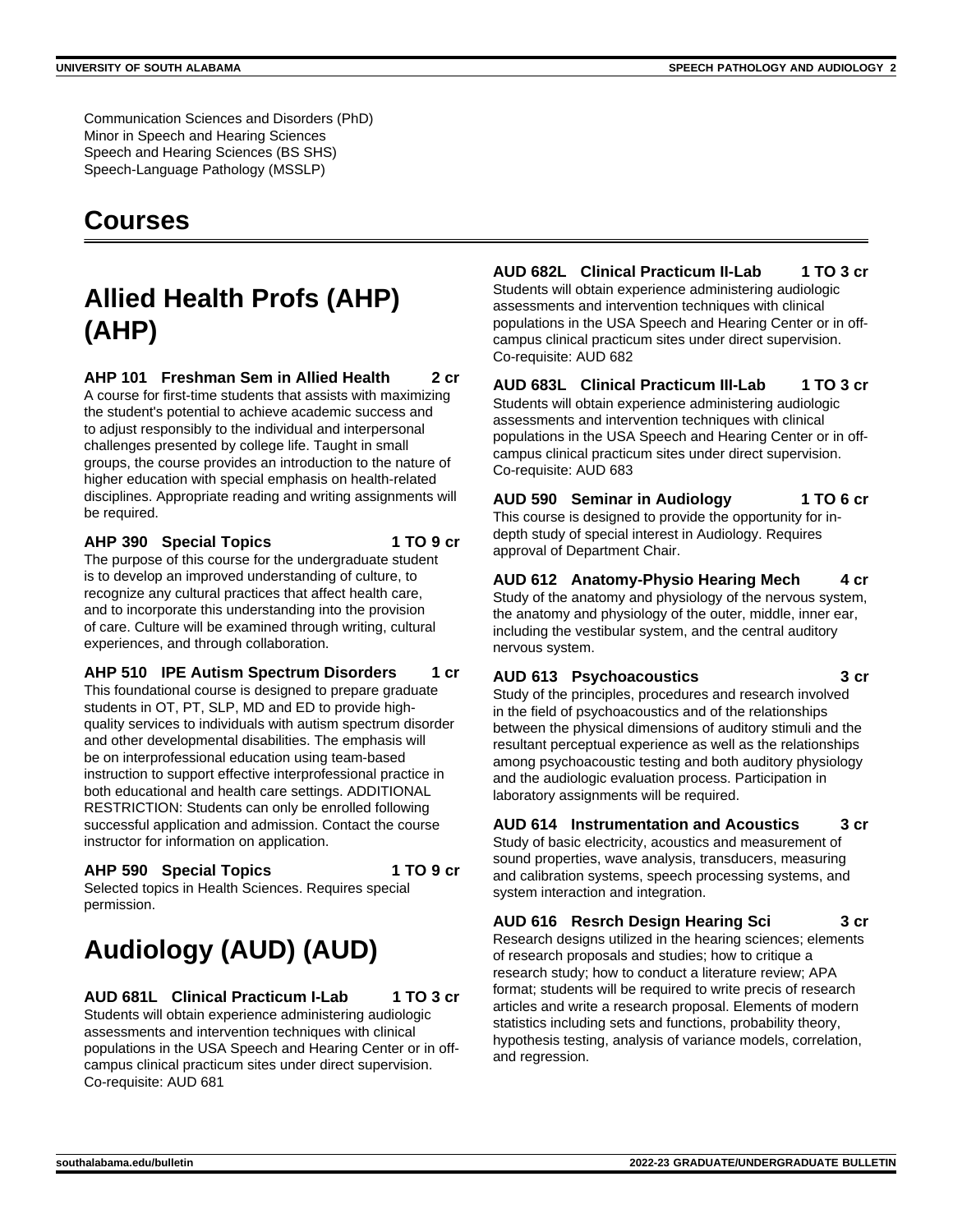#### **AUD 621 Professional Issues 3 cr**

This course will address a variety of professional issues such as organizations, societies, and their histories; codes of ethnics; scopes of practice; credentialing and licensure; the development of the AUD; guidelines and position statements generated by ASHA and AAA; standards and best practices; methods and models of service delivery; and audiology practice management.

#### **AUD 622 Medical Audiology 4 cr**

This course will address acquired and congenital diseases and disorders of the outer, middle, and inner ear and the central auditory nervous system occurring across the lifespan; imaging techniques; non-audiologic medical and surgical interventions for these conditions; and cerumen management techniques; and appropriate methods for monitoring of patients prescribed potentially ototoxic medications.

**AUD 623 Pharma & Ototox Monitoring 3 cr**

This course will provide the basic science background necessary to understand the effects of medications on the auditory and balance systems. This course will also address drug treatment strategies for hearing loss and balance disorders. Topics will include mechanisms of drug actions, side effects, how age and disease affect these mechanisms, and specific effects of certain drugs on the hearing and balance system. This course will additionally address appropriate methods for identification and monitoring of patients prescribed potentially ototoxic medications.

**AUD 630 Electroac Char of Amp Systems 3 cr** This course will address styles and types of earmolds, hearing aids, and assistive listening devices; components common to all amplification systems as well as optional features (such as directional microphones, volume controls, telecoils, etc.) and their electroacoustic properties and functioning; use of ANSI standards; physical, acoustic and electroacoustic modifications of earmolds and amplification systems.

**AUD 631 Sel, Fit & Verif of Amp Sys 3 cr** This course will address the principles of selection, fitting,

and verification of amplification systems, including hearing aids and assistive listening devices; subjective and objective audiologic assessments used to determine need for, select, and fit appropriate amplification systems for patients of all ages; and techniques used to select and fit amplification systems. The course will also address subjective and objective verification procedures, specifically addressing the importance of including Real-Ear Measures and subjective self-assessment measures in the amplification process.

## **AUD 632 Hearing Aid Lab 1 cr**

This course will address the principles of verification and validation; tools used to verify appropriate fitting of amplification systems (such as real-ear probe-mic equipment) and techniques used to validate fitting (such as software packages, and subjective and objective audiologic measures); cochlear implant remapping.

**AUD 633 Advanced Sensory Aids 3 cr**

This course will address advanced technologies for individuals with hearing-impairment such as cochlear and brainstem implants, vibrotactile aids, and implantable devices, as well as the selection and fitting of these technologies.

**AUD 640 Basic Audiologic Assessment 3 cr** This course will address the principles of cross-check, the test battery approach, differential diagnosis, relevant test equipment, instruments, and transducers, administration and interpretation of the pure-tone testing, clinical masking, case history, otoscopy, and tuning-fork tests, speech audiometry; tests for pseudo-hypoacusis, ototoxicity, siteof-lesion testing and historical assessments; and informal assessment procedures.

## **AUD 641 Immit & Otoacous Emission Meas 3 cr**

This course will address administration and interpretation of acoustic immittance and otoacoustic emission measures across the lifespan. Topics will address standard and multi-frequency tympanometry, acoustic reflex testing, and eustachian tube function testing; spontaneous, transient and distortion-product OAE measurement; and the influence of intrinsic and extrinsic variables, including cochlear and retrocochlear pathology, on outcomes and differential diagnosis.

#### **AUD 642 Pediatric Audiology 3 cr**

This course will address issues associated with providing audiologic services to pediatric and developmentally delayed populations. Issues will include gestational development, test administration and interpretation; genetic transmission of hearing loss, risk factors for hearing loss; principles of screening and the development and construction of a screening program; universal newborn hearing screening and early hearing detection and intervention programs.

## **AUD 643 Audiology and Aging 3 cr**

This course will address the issues associated with providing audiologic services to older adults. Issues will include effects of aging on anatomy, physiology, and function, and test administration and interpretation issues specific to older adults.

# **AUD 645 Evoked Potential Measures 3 cr**

This course will address instrumentation (transducers and electrode types); application and interpretation of evoked potential (EP) measures including ENOG, ECochG, ABR, middle and late potentials, across the lifespan; sedation protocols; assessment protocols associated with different EP measures and the populations to which they are applied; population norms; intrinsic and extrinsic variables affecting EP results; differential diagnosis of auditory neuropathy; troubleshooting.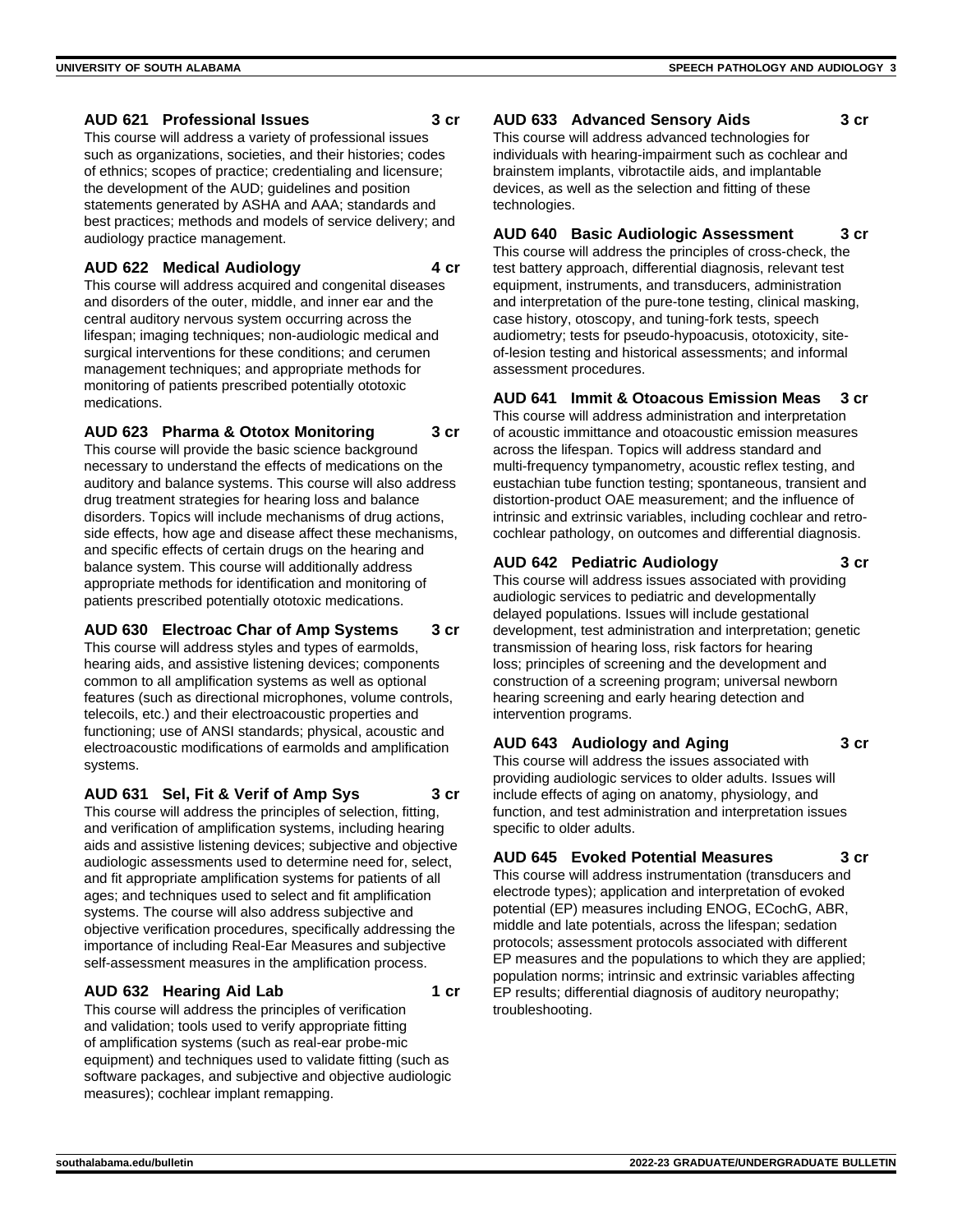#### **AUD 647 Adult Audio Rehabilitation 3 cr**

This course will address the implications of hearing loss in adulthood including the educational, vocational, social and legislative concerns of adults with hearing loss; assessment tools and intervention techniques used to maximize communication skills, including communication strategy training, speechreading, and group therapy approaches.

# **AUD 648 Counseling Hear Imp-Families 3 cr**

This course will address various theories, principles and techniques associated with the social and psychological aspects of disability as well as issues specific to and techniques used when counseling patients with hearing loss and their families.

#### **AUD 649 Ped Habil & Educ Audiology 3 cr**

This course will address the speech, language, and communication of children with hearing impairment. Manual and oral modes of communication will be discussed, including American Sign Language, Signing Essential English I and II, Cued Speech, Total Communication, and Auditory-Verbal Therapy. Other issues to be addressed will include the development, management, and utilization of hearing and middle ear system screening programs, classroom acoustics, selection and fitting of classroombased amplification, and federal law associated with children with special needs. Taught Spring Semester.

#### **AUD 651 Assess-Treatmnt Cent Aud Proc 3 cr**

This course will address the development, assessment, and interpretation of an auditory processing test battery across the lifespan, as well as intervention approaches.

**AUD 653 Industrial-Forensic Audiology 3 cr** This course will address federal noise standards, effects of noise exposure on the auditory system, sound measurement and instrumentation, development and implementation of a hearing conservation program, hearing protection devices and forensic audiology.

#### **AUD 654 Tinnitus and Hyperacusis 3 cr** This course will address assessment and intervention

approaches used in the management of tinnitus and hyperacusis.

**AUD 655 Spch-Lang Path for Audiologist 3 cr** This interprofessional education (IPE) course will address the foundational knowledge and skills necessary for audiologists to work together with speech-language pathologists in interprofessional collaborative teams. Specifically, this course will address the scope of practice in audiology, speech-language screening, speech-language report literacy and special topics.

#### **AUD 656 Vestibular Assessment 4 cr**

This course will include a discussion of the peripheral and central anatomy and physiology of the balance system and the test measures used to assess the function of this complex system. Topics will include case history and screening measures, as well as test protocols and analysis of results on electronystagmography/videonystagmography, rotational testing, posturography, and vestibular evoked myogenic potentials. Taught Spring Semester.

**AUD 657 Management of Vestibular Disor 2 cr** This course will focus on peripheral and central disorders of the vestibular system and the interpretation of results on diagnostic tests in disordered patients. Pharmacological and surgical treatments of dizziness will be discussed, as well as rehabilitative techniques to manage the vestibular pathology.

#### **AUD 658 Advanced Neurophys Measures 3 cr** This course will address advanced electrophysiological techniques, including ENOG, ALR, ERPs (i.e. P300, etc), and neuroimaging techniques (fMRI and PET) with an emphasis on auditory and cognitive processing, across the

lifespan; source localization techniques; instrumentation; stimulus and acquisition parameters; measurement procedures; analysis and interpretation.

#### **AUD 661 Developmnt-Managemnt Aud Prac 3 cr**

This course will address issues associated with audiology practice management including techniques involved in developing a mission statement and a business plan; working with an accountant; determining type, location, and name of practice; regulation, licensure, and hiring a legal advisor; equipment and service delivery decisions; establishing accounts with suppliers, paying bills and budgeting; third-party reimbursement, Medicaid, and Medicare; hiring and supervision; demographics and marketing; use of outcome data; and professional writing.

#### **AUD 674 Special Projects in Audiology 3 cr** Student will be required to develop a variety of projects during their academic training, some of which will be further developed and completed during this course.

**AUD 675 Special Topics in Audiology 1 cr** Student will identify cases or service delivery issues of clinical or professional interest and present these cases or issues to fellow students, clinical supervisors, and faculty via chat room in a grand rounds format.

#### **AUD 680 Clinical Methods in Audiology 1 TO 3 cr** Students will become familiar with and conduct basic audiologic procedures with non-clinical populations by completing various lab assignments. Students will also observe clinical activities in the USA Speech & Hearing Center.

**AUD 681 Clinical Practicum I 1 TO 3 cr** Discussion of instrumentation, procedures, and approaches to assessment and intervention in audiology. Co-requisite: AUD 681L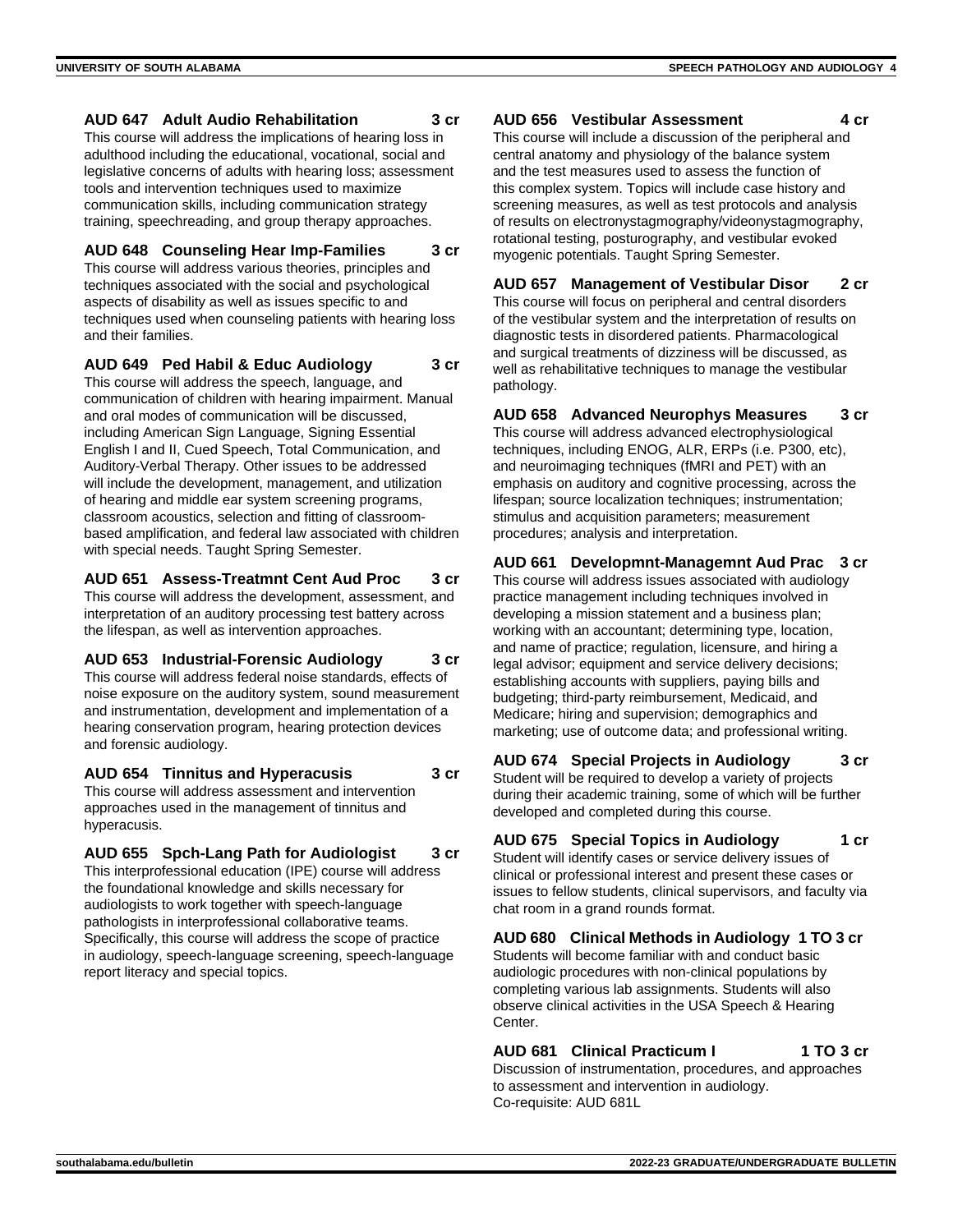**AUD 682 Clinical Practicum II 1 TO 3 cr**

Discussion of instrumentation, procedures, and approaches to assessment and intervention in audiology. Co-requisite: AUD 682L

#### **AUD 683 Clinical Practicum III 1 TO 3 cr**

Discussion of instrumentation, procedures, and approaches to assessment and intervention in audiology. Co-requisite: AUD 683L

#### **AUD 684 Clin Externship in Audiology 1 TO 12 cr**

Off-campus opportunity to obtain clinical experience in a full-time setting. In addition, student may be required to identify cases or service delivery issues of clinical or professional interest and present these cases or issues to fellow students, clinical supervisors, and faculty via an online forum in a grand rounds format.

#### **AUD 699 Thesis 1 TO 3 cr**

Under the advice and guidance of a faculty member, students will identify and complete a research project relevant to the field of Audiology. Requires approval of the Department Chair.

# **Communication Scs Disord (CSD) (CSD)**

#### **CSD 600 Doctoral Colloquium 1 cr**

This seminar is designed to provide a forum for presentation and discussion of faculty and doctoral student research projects. Topics may also include: teaching and learning styles and grant writing. Must be repeated until candidacy is achieved.

| CSD 650 Research Methods in CSD                                                | 3 <sub>cr</sub> |
|--------------------------------------------------------------------------------|-----------------|
| Current methods and strategies used in research of<br>communication processes. |                 |
| CSD 651 Speech and Hearing Sci & Inst                                          | 3 cr            |

Advanced review of the process of speech production, acoustic phonetics, coarticulation, and speech perception with emphasis on laboratory research methods.

| <b>CSD 662 Studies in Speech Science</b><br>Basic and advanced principles of the acoustics and<br>physiology of speech production. |      |  |
|------------------------------------------------------------------------------------------------------------------------------------|------|--|
| CSD 663 Studies in Hearing Science<br>Advanced study of psychological and physiological<br>acoustics.                              | 3 cr |  |
| CSD 664 Studies in Language Science                                                                                                | 3 cr |  |

Intensive study of the theoretical foundations underlying syntax, semantics, pragmatics, phonology, psycholinguistics, neurolinguistics, sociolinguistics, and applied pragmatics.

#### **CSD 665 Studies in Commun Neuroscience 3 cr**

Advanced study of neurosciences as they relate to processes and pathologies of human communication, including functional neuroanatomy and clinical neurology. Interdisciplinary research paradigms will also be discussed.

| CSD 672 Laboratory in Speech Science      | 1 cr |
|-------------------------------------------|------|
| Laboratory experiences in speech science. |      |

**CSD 673 Laboratory in Hearing Science 1 cr** Laboratory experiences in hearing science.

**CSD 674 Laboratory in Language Science 1 cr** Laboratory experiences in language science.

**CSD 675 Lab in Communic Neuroscience 1 cr** Laboratory experiences in communication neuroscience.

**CSD 682 Seminar in Speech Science 3 cr** Intensive review of current research in speech production. May include normal and disordered processes. Topics may include acoustic phonetics, physiological phonetics, prosody, production and perception, fluency and voice. May be repeated.

**CSD 683 Seminar in Hearing Science 3 cr** Intensive literature review of current knowledge and research in hearing and hearing disorders. Topics may include cochlear mechanics, complex signal processing, electrophysiological measures, development of hearing, hearing in the elderly, and hearing in other species. May be repeated.

**CSD 684 Seminar in Language Science 3 cr** Intensive literature review of current methods, problems, and strategies in language research. Topics may include normal language acquisition, language-learning disorders, clinical aphasiology, and neurolinguistics. May be repeated.

#### **CSD 694 Directed Study - 1 TO 3 cr**

Independent study under the direction of a graduate faculty member. May be repeated. Requires special permission.

**CSD 695 Directed Research 1 TO 3 cr** Research under the direction of a graduate faculty member. May be repeated. Requires special permission.

**CSD 696 Profess Pract - Administration 2 cr** Supervised professional experiences in administration under the guidance of faculty mentors. May be repeated.

**CSD 697 Profess Pract-Clin Supervision 2 cr** Supervised professional experiences in clinical teaching under the guidance of faculty mentors. May be repeated.

**CSD 698 Profess Practicum - Teaching 1 TO 5 cr** Supervised professional experiences in academic teaching under the guidance of faculty mentors. May be repeated.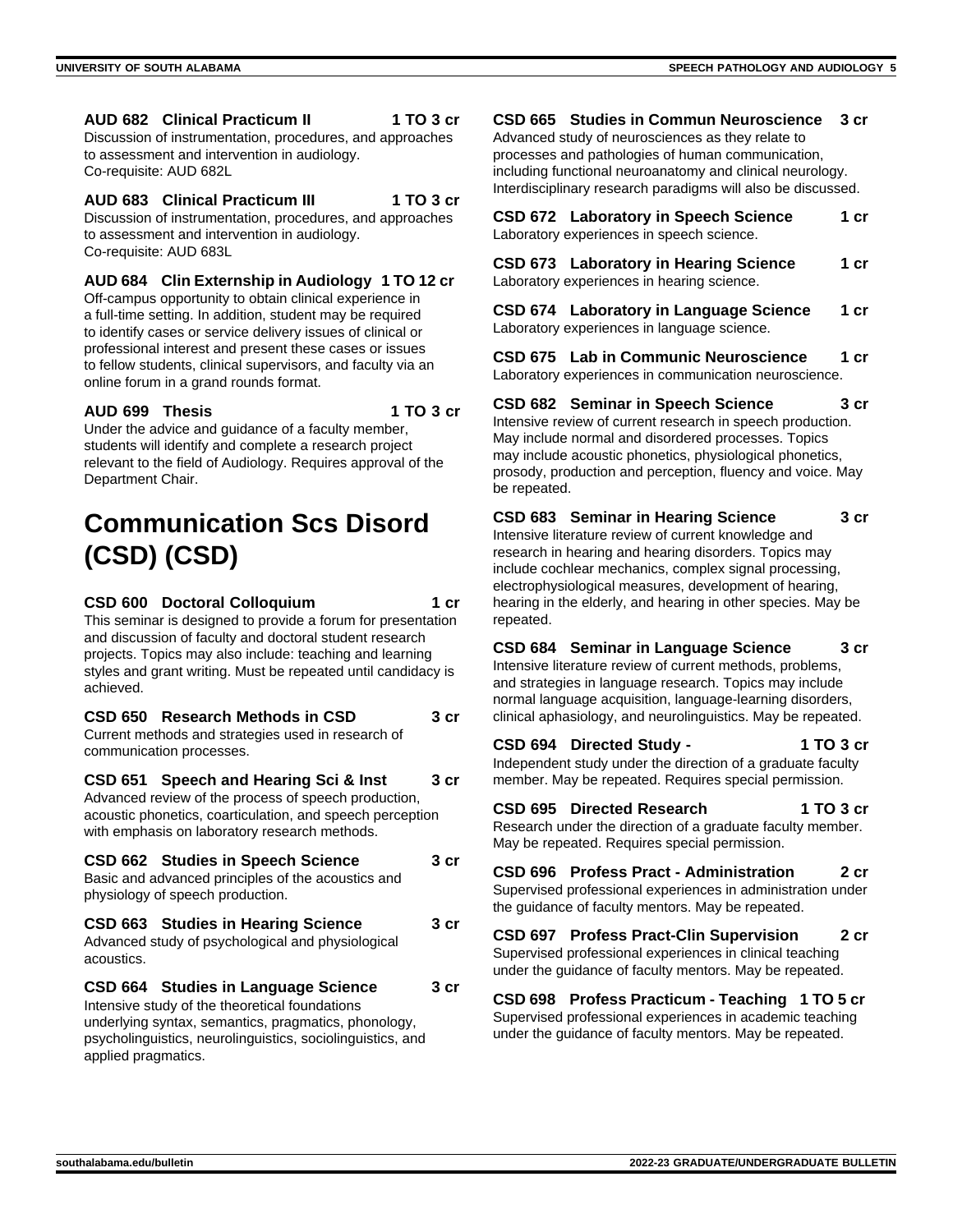**CSD 799 Dissertation Research 1 TO 9 cr**

Independent research under the direction of a graduate faculty member. May be repeated. Requires special permission.

# **Speech Lang Pathology (SLP) (SLP)**

# **SLP 596L Clin Pract Sp-Lang Path Lab 1 TO 3 cr**

Supervised clinical experience in Speech-Language Pathology. May be repeated. Co-requisite: SLP 596

#### **SLP 510 Intro to Research Design 3 cr**

A general presentation of research procedures. The student will learn to read and evaluate professional literature and develop a research prospectus.

## **SLP 521 Advanced Speech Science 3 cr**

The study of physical and acoustic concepts involved in speech production and perception including instrumental measurement and analysis.

**SLP 532 Clinical Linguistics 3 cr**

This course gives the student an overview of the linguistic theories and approaches that are relevant to the field of speech sciences. There will be a particular emphasis on those areas of linguistics that underpin the diagnostic and assessment procedures used in Speech Pathology. The course will focus on development and language use in normal populations and will show how knowledge of the pattern of typically developing language users can be applied to clinical contexts.

## **SLP 533 Pediatric Language Disorders 3 cr**

Clinical assessment and management of language problems in infants, toddlers, and preschoolers, including language disorders associated with other developmental disorders and AAC.

#### **SLP 534 School-Aged Language Disorders 3 cr**

This course covers assessment and intervention approaches for school-age language disorders, children beyond age 5 years. Topics include speech-language services at the discourse level; the relationship between language and literacy; service delivery models including integration; educational laws and policies.

#### **SLP 541 Adv Articulation Disorders 3 cr**

Advanced study of disordered speech-sound production including these: development, assessment and intervention of articulation and phonological disorders in children.

#### **SLP 545 Assist Tech for Comm Disorders 2 cr**

Introduction to the study an application of assistive technology, including low-to-high tech augmentative and alternative communication devices to aid communication for persons with communication disorders. The course includes device characteristics, program features, and intervention strategies as well as current trends in research for individual with complex communication needs.

#### **SLP 551 Voice and Resonance Disorders 3 cr** Advanced study of pathology, symptomatology, etiology,

and treatment of voice and resonance disorders in children and adults.

## **SLP 561 Fluency Disorders 3 cr**

Study of theories, research, and contemporary treatment procedures in the area of fluency disorders.

**SLP 565 Neuromotor Disorders of Commun 3 cr** Review of neuroanatomy and physiology, nature of neuromuscular pathologies, methods of assessment and rehabilitation of neuromotor disorders of speech production.

**SLP 566 Aphasia & Neuro Lang Disorders 3 cr** Study of the nature, characteristics, and clinical management of acquired neurogenic language disorders associated with focal lesions to the left or right hemisphere, including aphasia and right hemisphere syndrome.

# **SLP 567 Acq Cognitive Comm Disorders 3 cr**

Study of the nature, characteristics, and clinical management of cognitive-communication disorders associated with diffuse brain lesion, including traumatic brain injury and dementia.

## **SLP 568 Dysphagia 4 cr**

This course provides an in-depth study of healthy and disordered swallowing function across the lifespan. Specifically, students will learn normal anatomy and physiological processes of the upper aerodigestive tract, how to conduct clinical and instrumental evaluations of swallowing function, and develop individualized, targeted treatment plans for various swallowing impairments.

## **SLP 588 Audiology for Speech-Lang Path 3 cr**

This course will address the SLP scope of practice, audiological tests, amplification, report literacy, and special topics. An interprofessional team approach with audiology will address co-management of services in individual with communication disorders.

**SLP 590 Dir Independent Research - 1 TO 3 cr** Independent research under the direction of a graduate faculty member. May be repeated. Requires permission of the instructor and the Graduate Advisor.

**SLP 592 Seminar in Comm Disorders - 1 TO 10 cr** This course is designed to provide the opportunity for indepth study of special interests. Requires permission of the Graduate Advisor.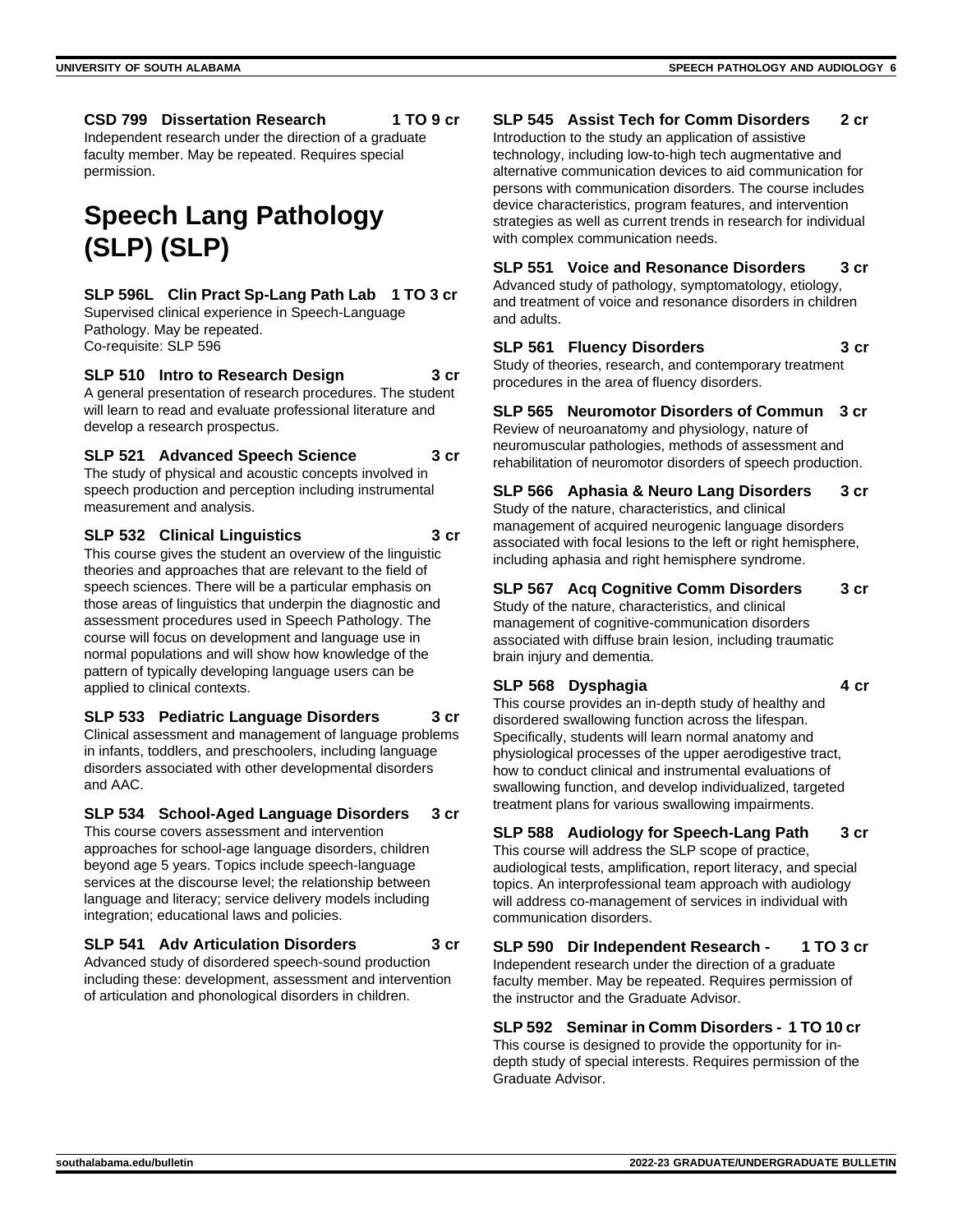#### **SLP 594 Independent Study 1 TO 3 cr**

Independent study under the direction of a graduate faculty member. May be repeated. Requires permission of instructor and Graduate Advisor.

#### **SLP 596 Clin Pract Speech-Lang Pathol 1 TO 3 cr**

Discussion of instrumentation, procedures, and approaches to assessment and intervention in speech-language pathology. Co-requisite: SLP 596L

#### **SLP 597 Off-Campus Clinical Practicum 1 TO 6 cr**

Students will complete a 14-week, part time clinical practicum at an off-campus site. Pre-requisite: SLP 596 Minimum Grade of B.

## **SLP 598 Clinical Externship 1 TO 12 cr**

Supervised clinical experience in a professional service facility.

**SLP 599 Thesis 1 TO 3 cr**

One to three credits per semester with a maximum of three hours credit. Regular standing required. Requires permission of the Graduate Advisor.

# **Speech And Hearing Sci (SHS) (SHS)**

#### **SHS 201 Intro to Comm Disorders 3 cr**

Overview of major disorders of human communication and the role of the Audiologist and Speech-Pathologist in assessing and treating them.

**SHS 210 Culturally Responsive Practice 3 cr**

This course presents a practical approach to systemic development of specific professional skills for providing effective, culturally sensitive clinical health services to ethnically and linguistically diverse patients. Building on standard models of multicultural competence that emphasize knowledge, awareness, and skills, students will be introduced to culturally humility, culturally specific approaches to practice, and frameworks for equity and empowerment.

#### **SHS 302 Audiology and Hearing Sciences 3 cr** This course addresses basic principles of hearing

science, including the physical properties of sound, sound generation, transmission, and measurement, anatomy and physiology of the hearing mechanisms; an introduction to the profession of audiology.

#### **SHS 315 Fundamentals of Speech Science 3 cr**

An introduction to the anatomy and physiology of speech production and the acoustic properties of speech.

#### **SHS 331 Normal Language Acquisition-W 3 cr**

Acquisition of communicative behavior in normal children during the first decade of life; development of syntax, semantics, pragmatics, cognition; clinical laboratory experience with children.

Pre-requisite: SHS 341 Minimum Grade of C.

#### **SHS 341 Clinical Phonetics 4 cr**

Transcription techniques for the analysis of speech. Includes a study of the dynamics of speech sound production. Pre-requisite: SHS 201 Minimum Grade of C. SHS 201 can be taken concurrently with this course.

#### **SHS 373 Audiology I 4 cr**

This course is an introduction to the following topicsdisorders of hearing, etiologies of auditory and vestibular disorders found in populations of all ages, and evaluation techniques used by audiologists. Pre-requisite: SHS 302 Minimum Grade of C.

#### **SHS 374 Audiology II 3 cr**

This course is a study of the principles of the management of hearing loss in children and adults; relevant legislation; and treatment and education options. Pre-requisite: SHS 373 Minimum Grade of C.

#### **SHS 414 Neurobiol Bases Human Comm 3 cr**

Introduction to neuroscience and clinical neurology as they apply to the processes of normal and disordered communication. Topics include neurophysiology, neuroanatomy, and neuropathologies. Pre-requisite: SHS 315 Minimum Grade of C and SHS 331 Minimum Grade of C and SHS 341 Minimum Grade of C.

**SHS 431 Intro to Language Disorders 3 cr** A survey of language disorders in preschool and school-age children; assessment and intervention. Pre-requisite: SHS 331 Minimum Grade of C.

**SHS 453 Intro to Speech Disorders 3 cr** An introduction to disorders of articulation, voice, and fluency. Theoretical and etiological foundations will be surveyed as well as philosophical orientations to therapy. Pre-requisite: SHS 315 Minimum Grade of C and SHS 341 Minimum Grade of C.

## **SHS 480 Issues in Clinical Pract - W 3 cr**

Introduction to the clinical setting; organizations and statutes that govern professional service; instrumentation, procedures and approaches to remediation. Observation of therapy and indirect participation as a clinical aide are also a major part of this course. Special permission is required from instructor to take course.

Pre-requisite: SHS 331 Minimum Grade of C and SHS 341 Minimum Grade of C and SHS 373 Minimum Grade of C.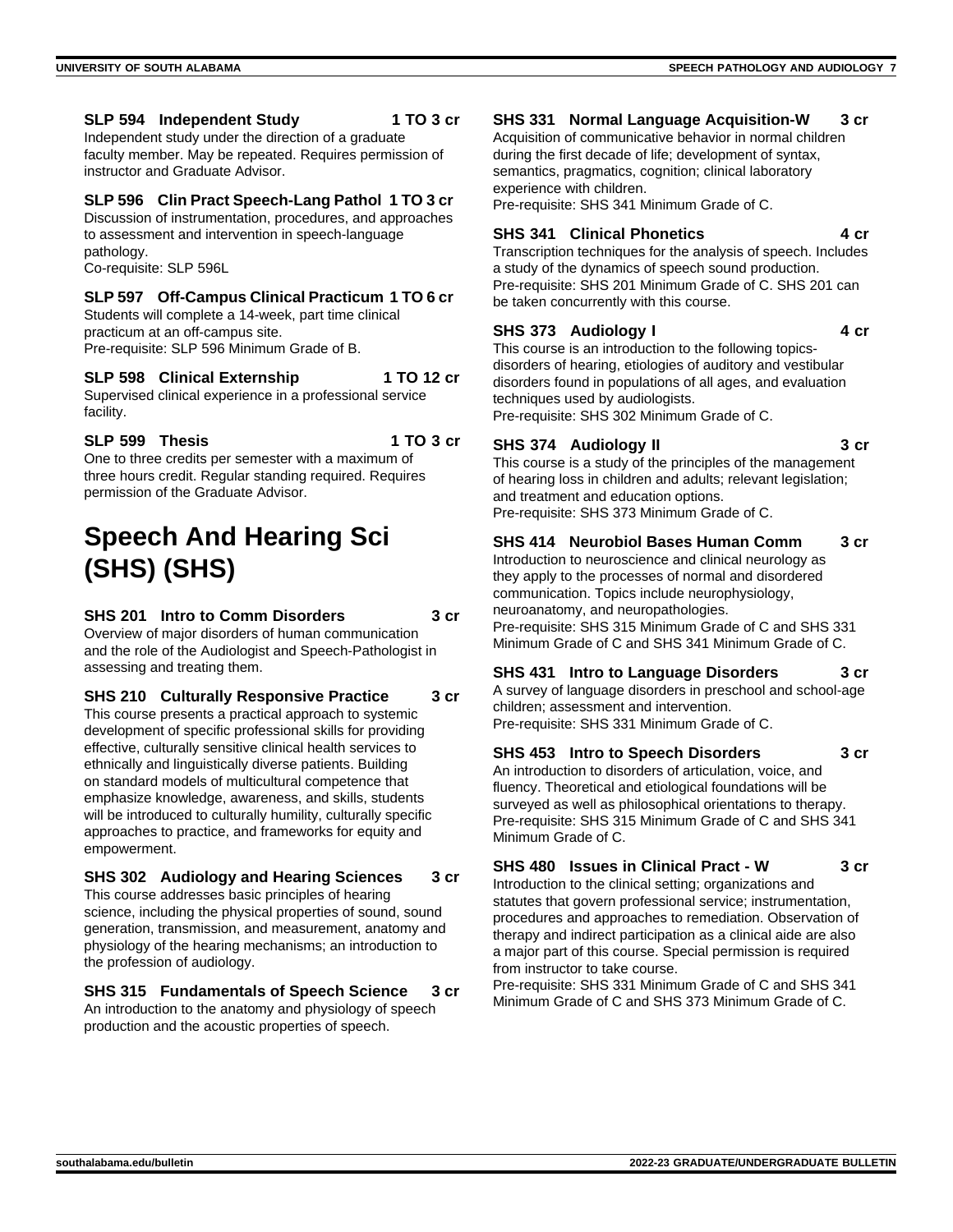#### **SHS 481 Intro to Clinical Practicum-W 4 cr**

This is a clinical practicum course designed as an introduction to the clinical setting; documentation procedures and guidelines; organizations and statutes that govern professional service; instrumentation, procedures, and approaches to remediation. Written documentation observation of therapy (live and in-class video) and participation as a clinical aide are also significant course requirements.

Pre-requisite: (SHS 302 Minimum Grade of B and SHS 315 Minimum Grade of B and SHS 331 Minimum Grade of B and SHS 341 Minimum Grade of B and SHS 373 Minimum Grade of B) and (EH 102 Minimum Grade of C or EH 105 Minimum Grade of C).

#### **SHS 490 Special Topics - 1 TO 3 cr**

Topics to be determined by student need and interest. Content will vary. A subtitle identifying the topic will be entered on the student's record. May be repeated for a total of 6 hours. Requires permission of the department chair.

# **SHS 494 Directed Independent Study 1 TO 3 cr**

Independent study under the direction of a faculty member. Requires permission of the department chair.

**SHS 499 Senior Honors Project - H - W 1 TO 6 cr** Under the advice and guidance of a faculty mentor, honors students will identify and carry out a research project relevant to the field of Speech Pathology and Audiology. The senior project will be judged and graded by three faculty members chaired by the honors mentor. This course is required for Honors recognition. Permission of the department chair and completion of an approved project prospectus is required.

# **Faculty**

ADAMS, ELIZABETH M. Associate Professor BS, Spring Hill College PHD, University of South Alabama

BEVERLY, BRENDA L. Professor BSED, Bloomsburg U of Pennsylvania MS, Bloomsburg U of Pennsylvania PHD, University of Tennessee-Knox

CHOI, DAHYE Associate Professor BA, Ewha Womans University MA, Ewha Womans University PHD, Vanderbilt University

DAVIS, TARA M. Associate Professor BA, Louisiana State University MCD, Louisiana State U - Hlth Sci PHD, University of Texas-Dallas

FLAGGE, ASHLEY G. Assistant Professor BS, University of South Alabama AUD, University of South Alabama PHD, University of South Alabama

GARAND, KENDREA L. Assistant Professor BA, North Carolina State U-Raleigh MS, Purdue University-Main Campus CSCD, University of Pittsburgh PHD, Medical U of South Carolina

GORDON-HICKEY, SUSAN Associate Professor BA, University of Florida AUD, University of South Alabama PHD, University of South Alabama

HENBEST, VICTORIA S. Assistant Professor BSED, University of Arkansas- Fayett MS, Missouri State U-Springfield PHD, University of SC-Columbia

HILL, GRAYSON B. Senior Instructor BS, University of Montevallo MS, University of Montevallo

HUDSON, KENDRA D. Senior Instructor BS, University of Montevallo MS, University of Montevallo

NICHOLS, AMY C. Assistant Professor BA, University of Central Florida AUD, University of South Alabama PHD, University of South Alabama